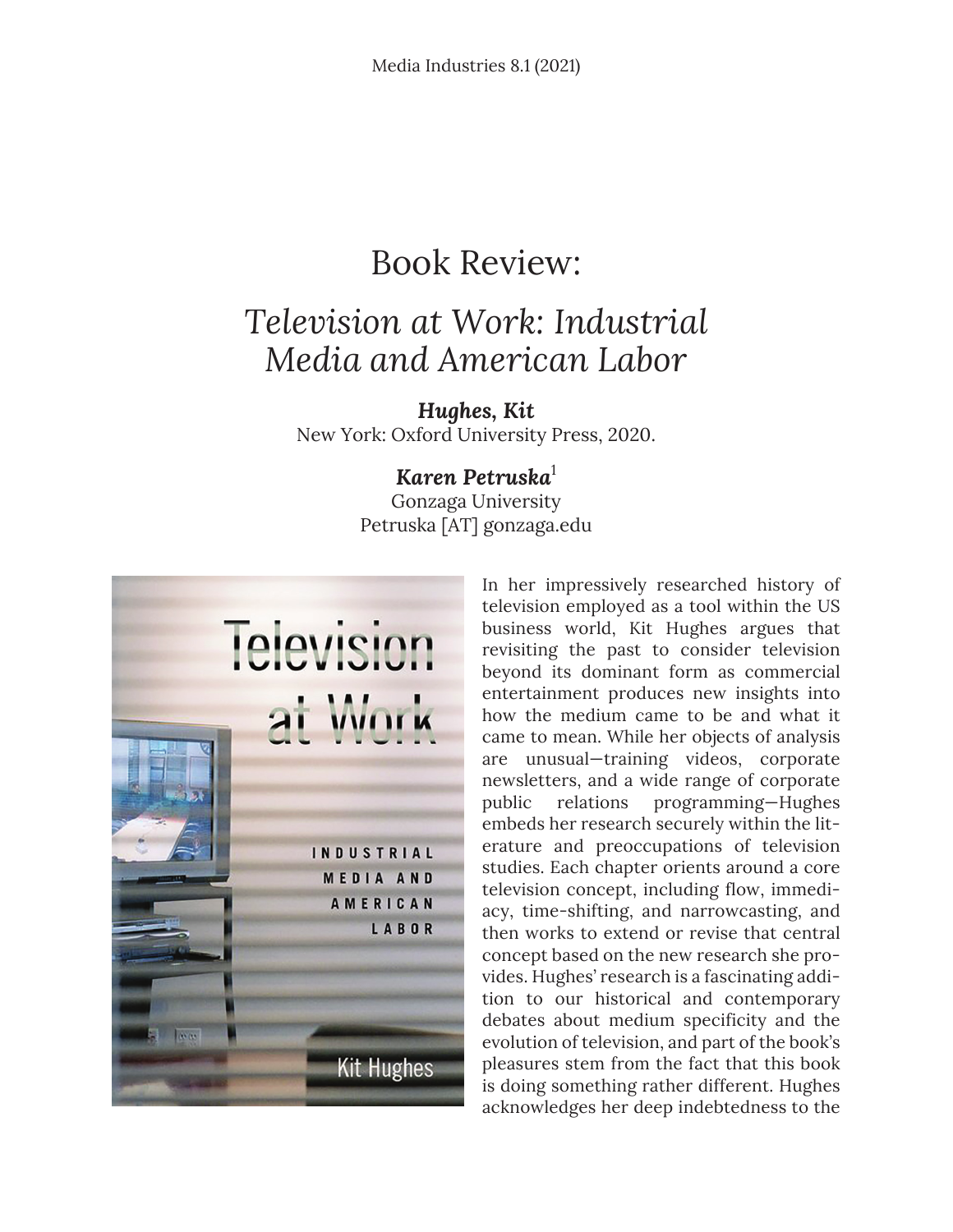work of Lisa Parks, and that comparison seems an apt descriptor for *Television at Work: Industrial Media and American Labor*.

Hughes faced challenges in terms of objects and evidence—a common problem in constructing media histories and something that lurks in the background of every chapter. Compounding the fact that historical television was ephemeral in even the best funded and most widely distributed contexts, the corporate texts that become her objects of intended analysis were produced for incredibly specific, temporally bound, management-inspired, and technologically driven contexts. In short, what middle manager at an industrial firm or furniture manufacturer would have thought to save for posterity all their early training videos? While Hughes notes that she spent some time watching "the most aggressively boring video programming" to complete this work, only her final chapter features the sort of detailed textual analysis possible with more contemporary studies of television.

Hughes finds her evidence in the archives. In terms of sources, she relies heavily on publications like *Business Screen* and *BusinessTV,* along with a host of trade periodicals for specific industries (like banking and agriculture). In addition, she gleans what she can from less TV-oriented materials like equipment handbooks, production manuals, and advertisements. To establish a firmer sense of human motivations behind all the textual traces, Hughes completed interviews with equipment manufacturers, audiovisual professionals, and corporate leaders. She does not prominently set apart these interviews within the chapters; instead, she subtly incorporates pieces from the interviews, weaving them in for historical context within the chapters. The book is organized chronologically, but her approach to history downplays a strict periodization and instead presents history as an evolution of broader corporate, managerial, and governmental priorities and investments.

Each chapter features a distinctive type of television technology and reworks foundational television studies concepts to position a historical era of business television (BTV). The first chapter is the most expansive, carefully establishing technological context by reviewing the histories of early media (including the telegraph, telephone, phonograph, radio, and film), though the larger goal of this section is to establish a frame for how businesses incorporated and employed technologies to extend their reach, enhance their connection with employees, and pursue ever-greater efficiencies. Chapter 2, the only one focused exclusively on industrial (rather than office) settings, works with the concept of flow, pulling more from William Uricchio than Raymond Williams. Interpreting a series of advertisements for innovative industrial or closed-circuit television systems, Hughes argues that television operated as a prosthesis for workers, enhancing sight and allowing workers to operate from secure locations while observing harsh or dangerous industrial environments.

Chapter 3's case study of AT&T and its development of a production studio to exploit technologies like long line distribution, theater TV, and early forms of tape demonstrate how television enhanced the reach of shareholder meetings and product demonstrations, and also invited new forms of training, employee self-assessment, and education (defined broadly). While many of these technological systems remained cumbersome and depended on the ingenuity of a new class of A/V worker, the goal of greater immediacy seemed possible during this era. Chapter 4, then, digs deeper into taped media, exploring the era before the famous VHS-Betamax debate. Hughes establishes time-shifting as a feature of BTV that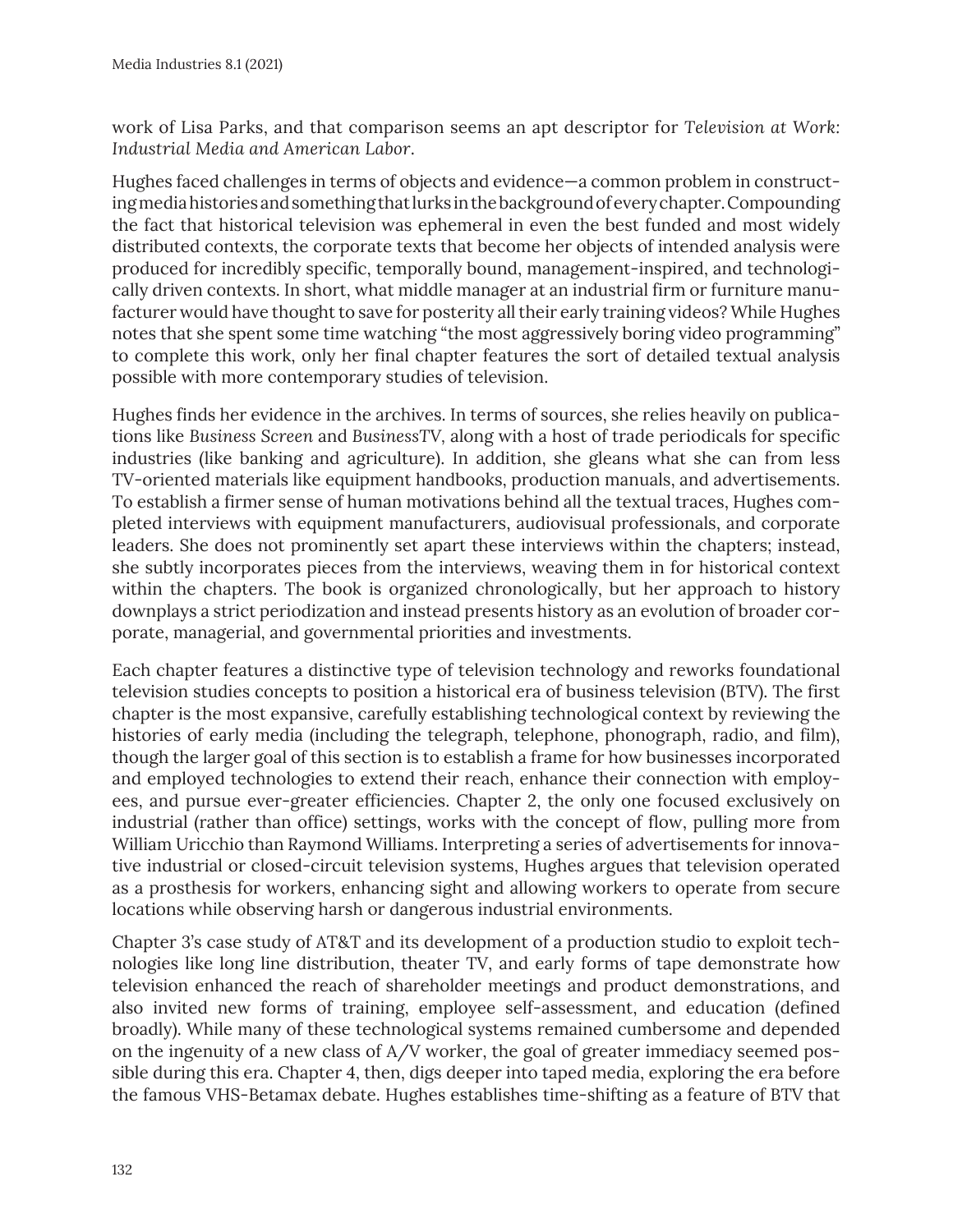extended not only the location of the office but also the hours during which an employee might work. The final chapter features a bit of a time jump, taking us into such contemporary challenges as the broad decline of unions, neoliberalism's brutal profit-focus, and the deterritorialization of globalization. During this period, satellites helped companies articulate a unified corporate message across increasingly broad international sites by narrowcasting video news programs as a regular form of communication and outreach. Chapter 5's key strength is Hughes' analyses of actual programming from the era, which gives this chapter a more focused set of texts and also invites a discussion of the aesthetics of these brief eras of television.

While this work is firmly positioned as a television history, it also operates as a history of labor and management relations. To provide this important theoretical frame for the objects in question, Hughes cites work from a variety of related fields, including sociology, organizational communication, and new media studies. The scope of works featured in the chapter notes is impressive, although the absence of a final bibliography might inconvenience scholars eager to dig deeper into the various sources Hughes cites. She connects these fields through her discussion of labor, talking her readers through media studies texts that identify viewing as a form of work, the public–private distinctions that orient so much of classic feminist studies literature, and the Marxist theories that many fields employ to explore exploitation as a central tenet of capitalism. Hughes incorporates these wider disciplinary frames to position BTV within the dominant discourses that informed its constantly evolving set of uses and meanings. A subtle critique hums in the background, consistently questioning the ways business prioritizes profit and efficiency over compassion for its labor force, but Hughes mostly confines her views to brief asides that keep us focused on the more urgent demand to acknowledge BTV as a missing segment of television history.

One of the major through lines of the book is how television enabled companies to extend their workers' labor beyond the physical spaces of their employment, whether that means providing visibility to remote factory sites, networking one training effort across diverse geographic spaces, or reaching into domestic spaces with the labor of viewing employerproduced content. Humor emerges any time Hughes points out that managers flattered themselves by believing this sort of television content could make work more "fun." It is these moments that made me wish more BTV programs still existed for Hughes to analyze. Just how boring *was* a lot of this content, and what can we learn about emerging production styles and evolving storytelling practices from industrial media? In particular, Hughes' research left me curious about training videos as a genre—how have they evolved over time, and in what ways did television shape training methods, perhaps in ways that continue to reverberate today? Whether these absences are due to space or access, Hughes nevertheless convinces the reader that these objects are worthy of deeper inquiry.

If there are parts of the book that lack development, it is almost certainly due to the ambition and novelty of the project. As Hughes explains, commercial and non-profit television has preoccupied scholars, and when scholars have looked at industrial media, these studies generally have focused on industrial *film*. Because Hughes is establishing a new critical landscape, she must establish the context, both in terms of television studies and in terms of broader historical evolutions of thought regarding business, labor, and technology. The scope of Hughes' history is expansive, beginning with Fordism and extending through